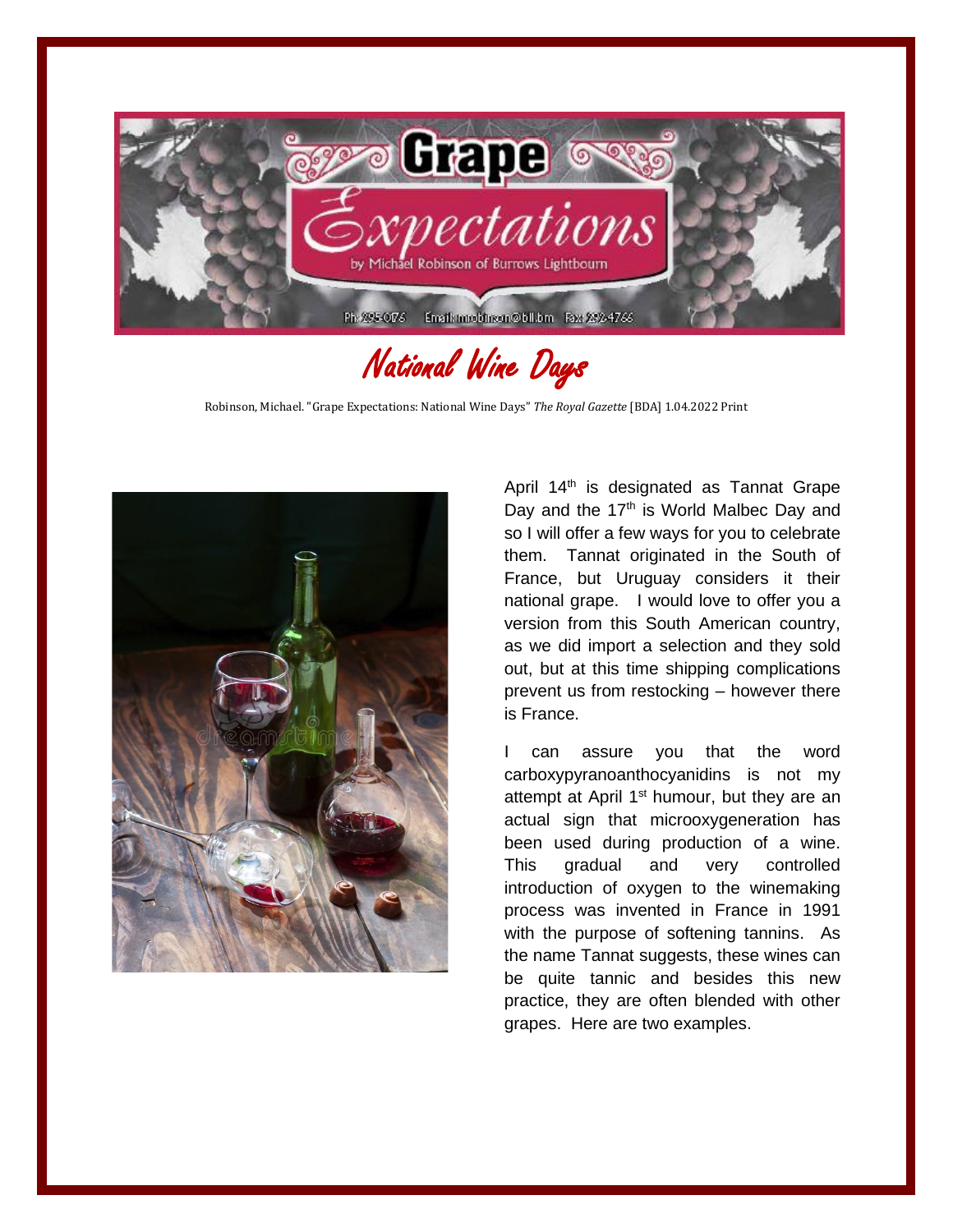

*Plaimont 'Héritage' Saint-Mont*

Firstly **2016 Plaimont 'Héritage' Saint-Mont,** a blend of Tannat, Cabernet Sauvignon and Pinenc. Plaimont is made up of more than 800 wine-growing families, all with a common will: to develop their own homeland. Community is the guiding principle of their activities and is not limited to the sharing of know-how in the cultivation or production of wine: Plaimont supports local music festivals, renovation of cultural and historical buildings, promotion of wine tourism and research and conservation of local indigenous varieties. Saint Mont is an AOC wine region.

The Wine Enthusiast magazine describes this wine this way. "Juicy with ripe black fruits and generous tannins, this open wine will be ready to drink young. It offers a good balance of tannins, perfumed acidity and black-currant fruitiness. Drink the wine from 2019". \$18.90. Stock #9315.



## *Plaimont La Madeleine de Saint Mont*

**2016 Plaimont La Madeleine de Saint Mont** a blend of Tannat and Cabernet Sauvignon is from a plot of vines – La Madeleine – that were the first to be planted after the phylloxera insect (a small, rooteating louse from North America) had decimated the vineyards of Europe. They date back to 1880. You probably know the formulae; old vines equals less fruit, old vines equals deeper and more complex root systems, more roots and less fruit equals more complex fruit and therefore more complex wine! All you need to prove this is taste the wine.

Again, going to the Wine Enthusiast, "from a small parcel of vines planted in the 19th century, this is a rich and impressively dense wine. It has layers of black fruits and tannins, both structured and topped with licorice and juicy blackberry flavors". 94/100. \$52.00. Stock #9318.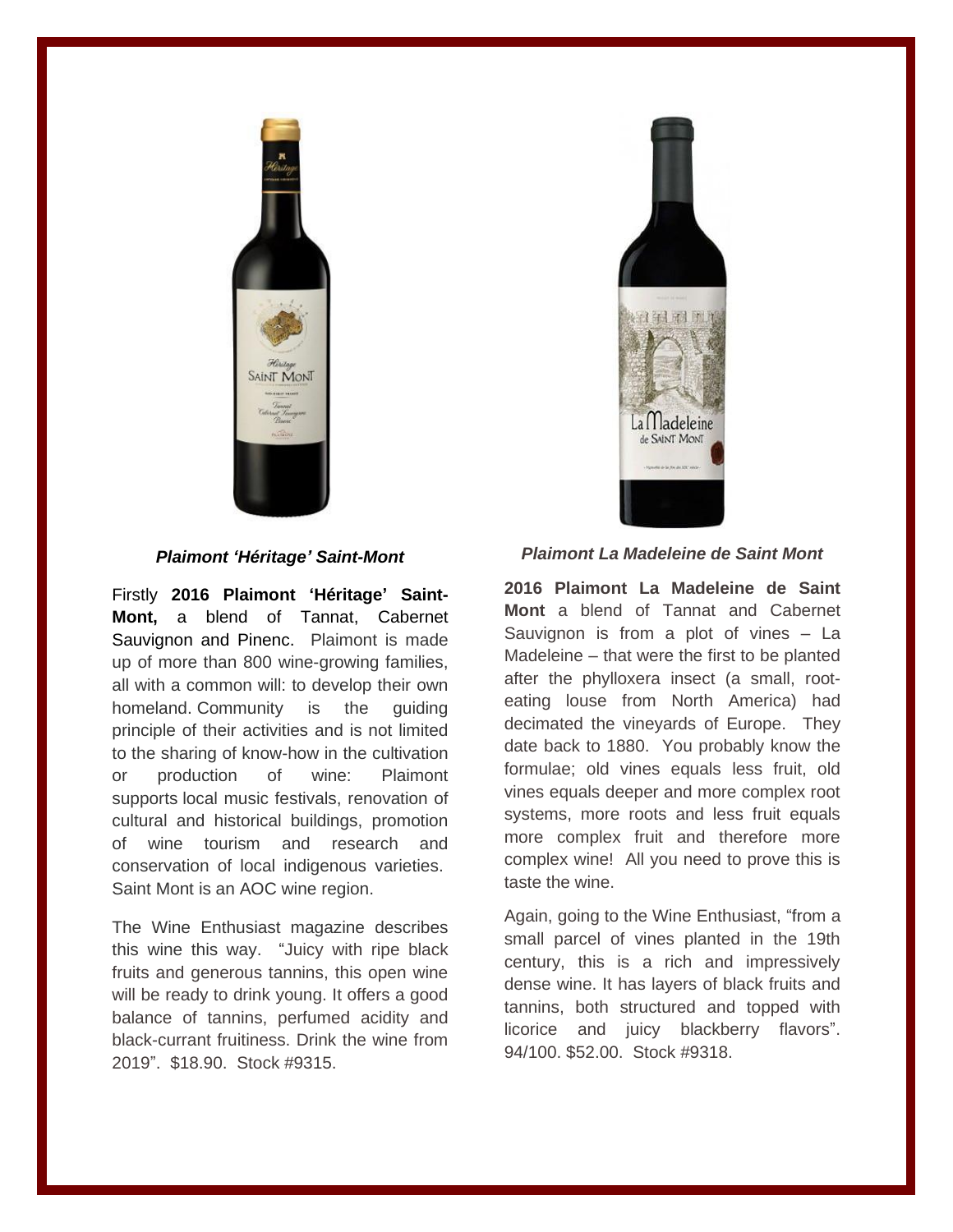

## *Georges Vigouroux 'Pigmentum' Malbec*

As we move on to Malbec you perhaps expect for me to cross the ocean and end up in Argentina, but let's tarry for a moment in France as this is where Malbec all started, in the southern Cahors district.

I like what Wine Curmudgeon has to say about **2017 Georges Vigouroux 'Pigmentum' Malbec**, "it's red meat wine – I drank it with a roasted lamb shank and white beans, and it was spot on. But it's also meatloaf and takeout chicken, the sort of thing for a middle of the week dinner. Because where would we be without wines like that"?

If you prefer a more traditional review, I give you the Wine Enthusiast. "Well balanced and full of ripe black fruits, this wine is made to be drunk young. Spiciness goes easily with the blackberry flavors and a final pinch of pepper. Drink now". \$19.75. Stock #7760.



## **Georges Vigouroux Chateau de Haute Serre**

Staying with this magazine for their review of **2015 Georges Vigouroux Chateau de Haute Serre, "**Malbec blended with a total of 10% Merlot and Tannat gives a wine that is firmly structured. It comes from the heights above the River Lot, a magnificent chalk-soil vineyard. Rich in tannins and young black fruits, it is just beginning to develop. Drink from 2023. 92/100". \$36.00. Stock #7762.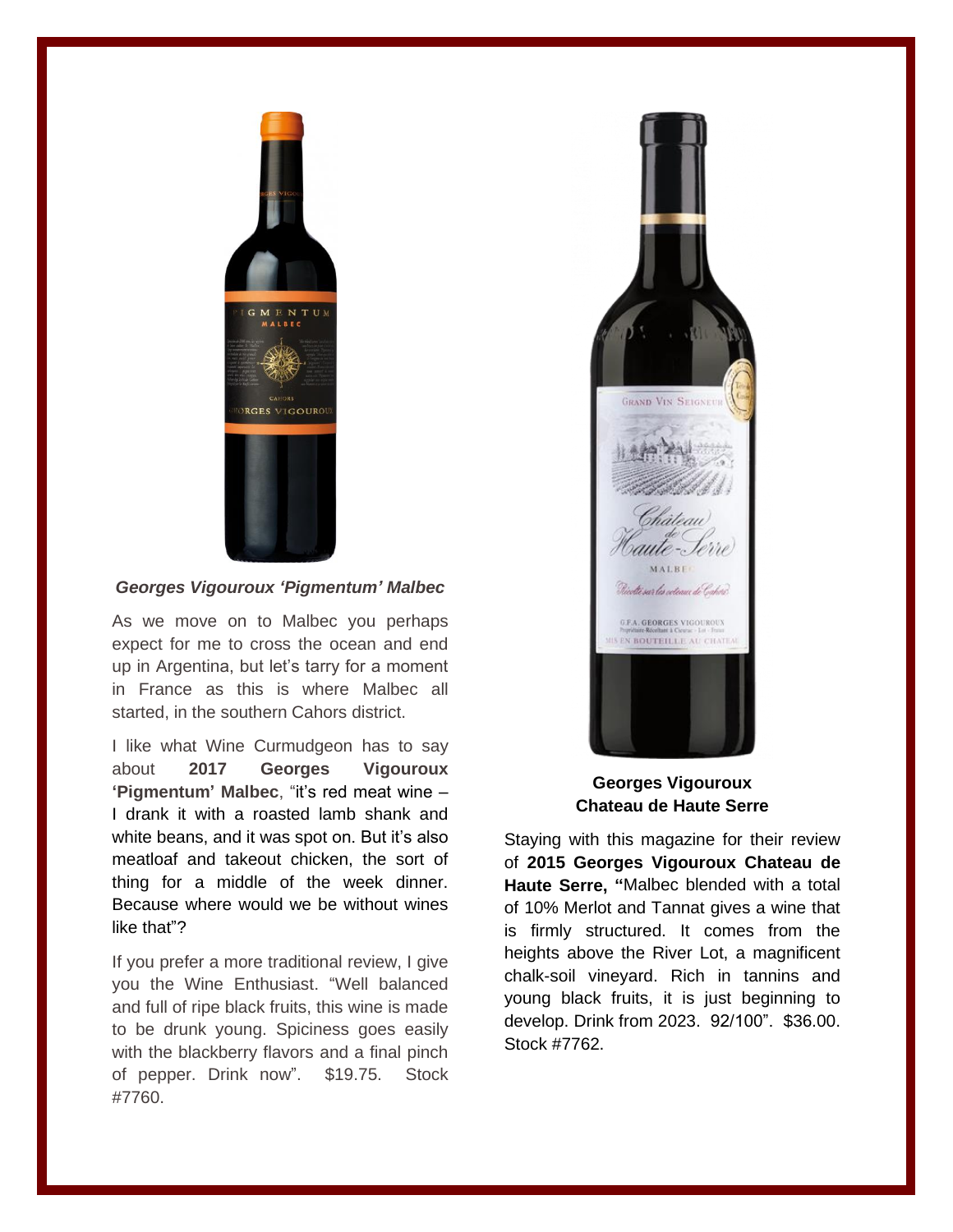

My wife and I had the very educational experience of standing, with a winemaker, amongst vines high in the foothills of Mendoza, Argentina. He showed us how to squeeze the grapes between our fingers and look for ripeness in the seeds to determine the harvest date. Rows of newer French clones had quite small fruit compared with other rows of plumper ones that had evolved over many years in Argentina. Something magic happens in the desert-like, direct sunlight that produces these renown wines of South America.

The Mendel winery was founded in 1928 in the sub region of Mendoza known as Lujan de Cuyo and their winemaker, Roberto de la Mota is highly respected. This is a quite new arrival for us, and we have their **2019 Mendel Malbec.** James Suckling, Parker's Wine Advocate and Vinous all rate it a fine 92 points, with the last one writing, "the 2019 Malbec Mendel comes from a vineyard first planted in 1928 in Mayor Drummond, Luján de Cuyo and was aged for 12 months in barrels, 1/3 of them new. A vivid purple in the glass, the perfumed nose offers aromas of prune and ripe fruit with sweet spices, white pepper, cedar and other notes from the aging process. In the mouth, it's terse with an expansive, tacky palate, good freshness and ripe, fruity flavors. A classical, well-rounded Mendoza red**." \$32.00. Stock #8922.**

*Mendel Malbec*